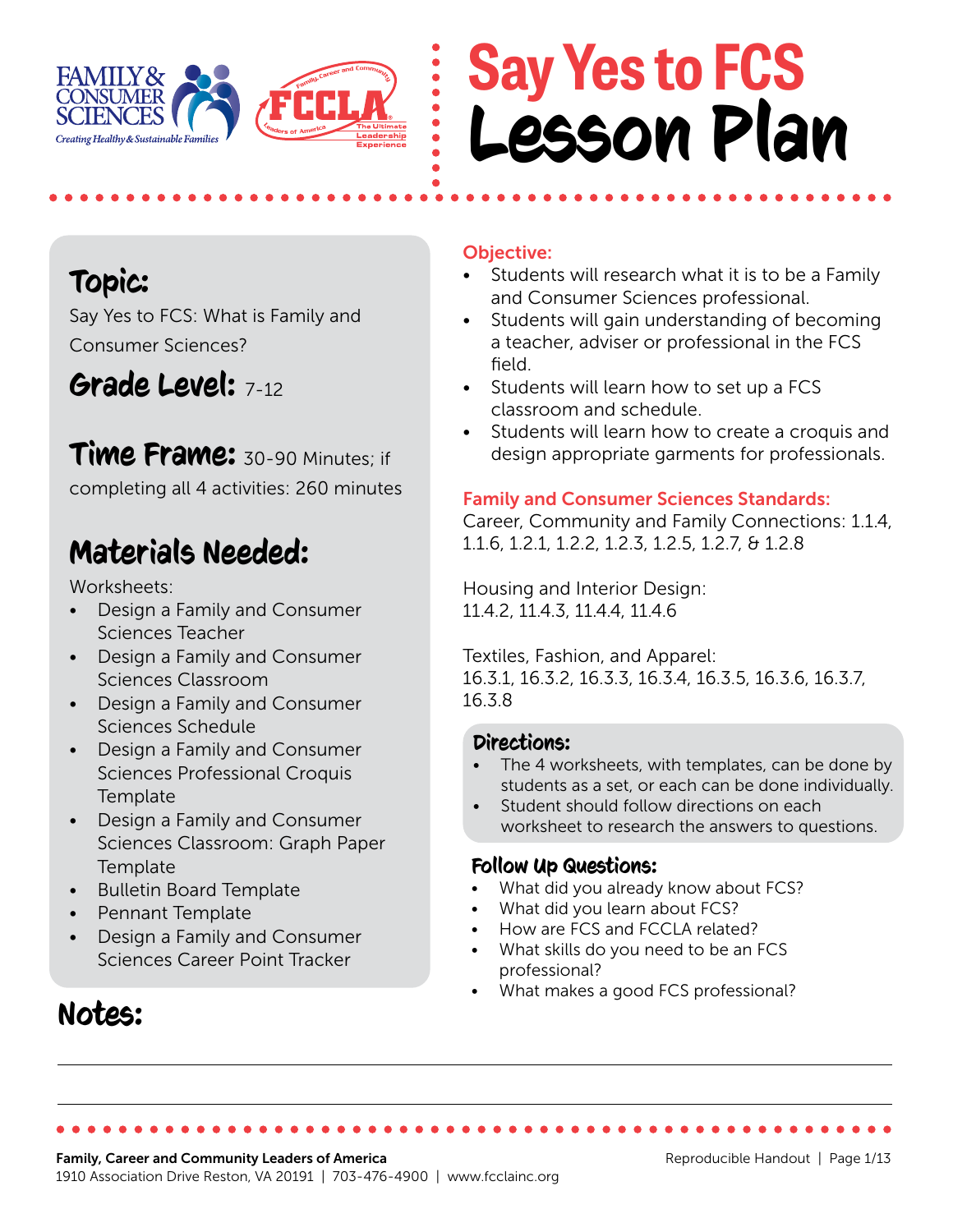Design a Family and Consumer Sciences **Teacher** 

**Directions:** Congratulations, you are a Family and Consumer Sciences teacher! The best part is, you get to design your own success. Plus, as a Family and Consumer Sciences teacher, you have the ability to be an FCCLA Adviser. The two go hand in hand for the greatest of success! Complete the worksheet below to provide an overview of your Family and Consumer Sciences Teacher career.

#### Where would you get your FCS teaching degree?

Research schools that offer Family and Consumer Science majors here: <https://www.fcsed.net/fcsed/recruit/recruit-commit>

Select one of the schools listed. Using the pennant template, include the following information:

- Front Side school/University name, location, mascot, and use of school colors for decoration.
- Back Side
	- Admission Requirements and Deadlines
	- Tuition Information
	- Student Life Activities within the FCS program
	- Other Student Life Activities provided at your school you would be interested in.
	- At least 2 other interesting facts about the school.

#### Where do you work?

Based on your college education, record where you want to live, where you want to be a teacher, and what are the job duties for this career.

#### How much do you make?

Based on where you selected to live and teach, research middle, high school and Career and Technical Education (CTE) teachers [here](https://www.bls.gov/ooh/) and record your starting salary here.

#### What do you wear?

Design your teacher attire. Consider the day-to-day tasks that an FCS teacher may complete and illustrate three (3) appropriate outfits they would wear. Draw and color your wardrobe on the croquis template provided, and describe why you chose these outfits.

#### What skills do you need?

Design your teacher skill set. Consider the skills you feel make a successful Family and Consumer Sciences teacher and FCCLA Adviser, and illustrate them with word bubbles around the three (3) outfits you illustrated. Identify at least 6 skills a Family and Consumer Sciences teacher/FCCLA Adviser will need.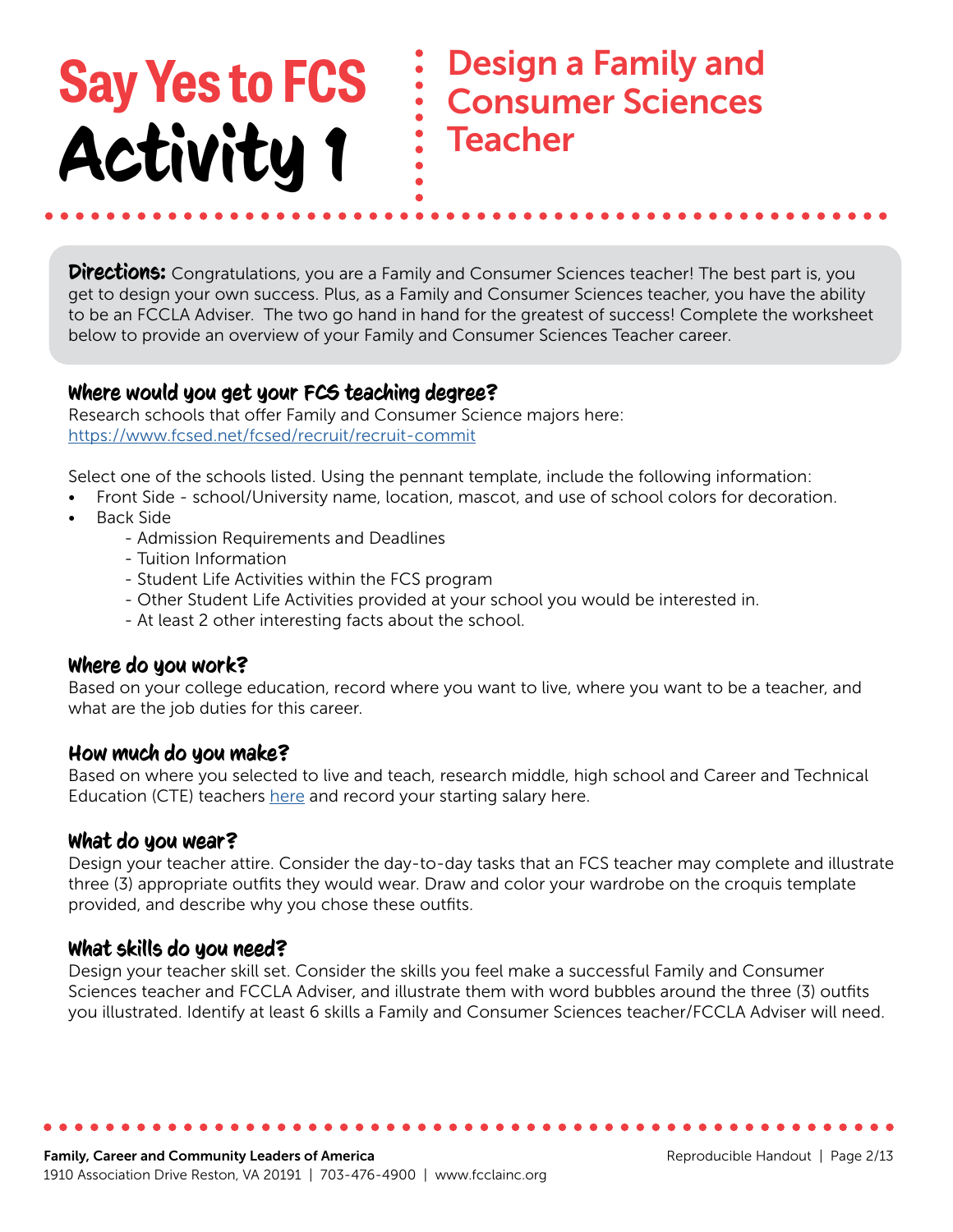### Design a Family and Consumer Sciences **Teacher Say Yes to FCS** Activity 1

#### FCCLA Integration

Research FCCLA [here](https://fcclainc.org/) and select at least three (3) programs or activities you would integrate into your classroom. For each, provide an explanation of how the program or activity would be integrated into your classroom.

#### Your Chapter

Develop a creative membership campaign that you would use to grow your FCCLA Chapter. Using the Bulletin Board template, design, and illustrate a creative bulletin board that promotes FCCLA and highlights your membership campaign.

#### State and National Conferences

Use information on your state FCCLA website and the national FCCLA website to learn more about the different events happening this year. Research and design a creative way to fundraise with your chapter to attend events at the state and national level.

- What event(s) do you need to fundraise for?
- What is our fundraising goal?
- How will you reach your goal?
	- Who will be involved?
	- What will you be doing?
	- Where will it happen?
	- When will it happen?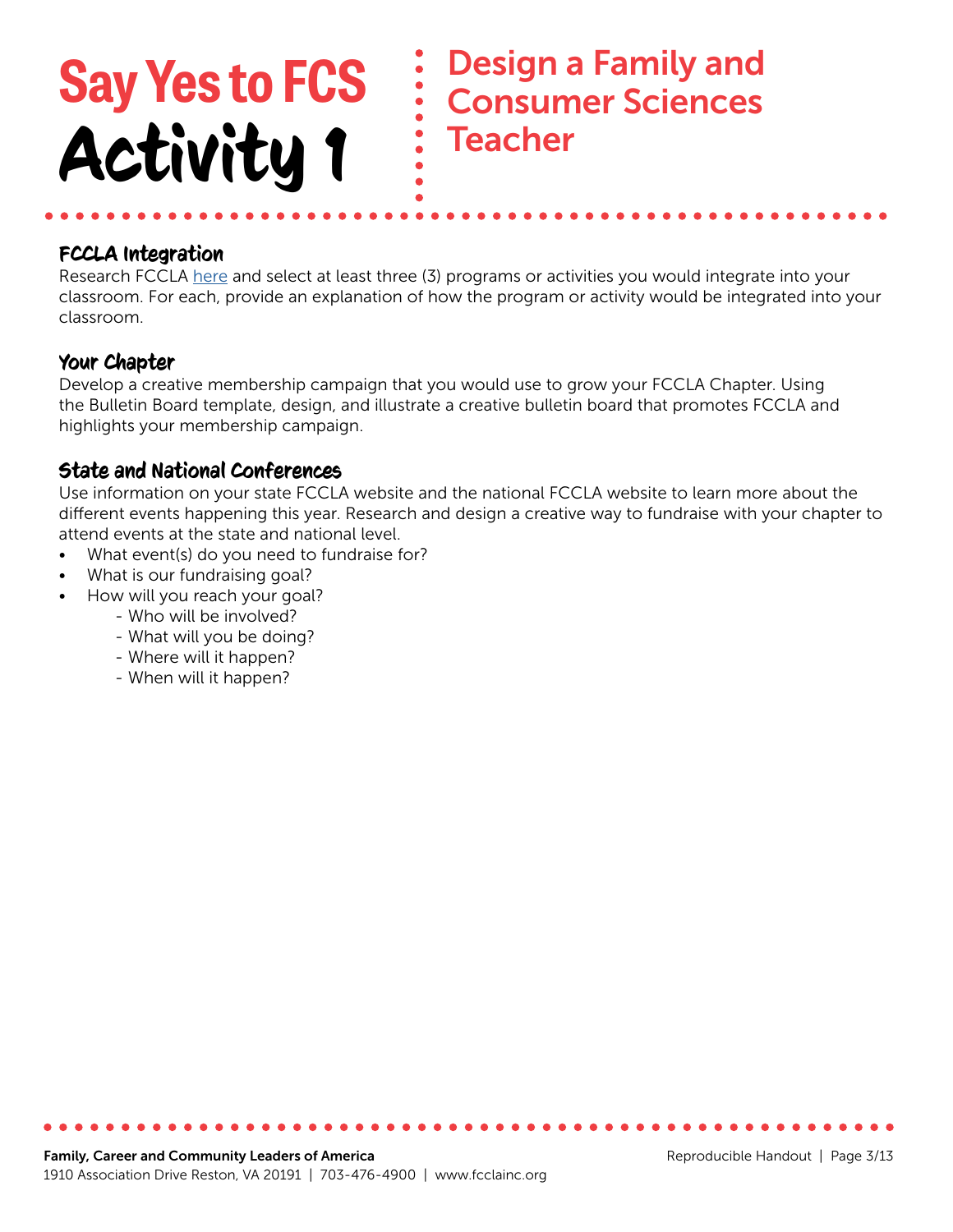### **Say Yes to FCS** Activity 2 Design a Family and Consumer Sciences Teaching Schedule

**Directions:** As a Family and Consumer Sciences teacher, you have a variety of courses and topics that you could teach. Find information about courses taught in FCS [here](http://leadfcsed.org/national-standards.html) or on your state CTE department of education website.

- What grades do you want to teach and why?
- Below are the 4 FCCLA Career Pathways, "Human Services," "Education and Training," "Visual Arts and Design," and "Hospitality and Tourism," aligned with Family and Consumer Sciences.For each Career Pathwayrecord five careers that fall into that pathway and at least one class a Family and Consumer Sciences teacher would provide that matches those careers. In the last box list 3 skills needed for the careers listed. More information about career pathways can be found [here.](https://fcclainc.org/engage/career-pathways)

| <b>Career Pathway</b> | Human Services | Education and | Visual Arts and | Hospitality and |
|-----------------------|----------------|---------------|-----------------|-----------------|
|                       |                | Training      | Design          | Tourism         |
| <b>Careers</b>        |                |               |                 |                 |
| 1.                    |                |               |                 |                 |
| 2.                    |                |               |                 |                 |
| 3.                    |                |               |                 |                 |
| 4.                    |                |               |                 |                 |
| 5.                    |                |               |                 |                 |
| <b>FCS Class</b>      |                |               |                 |                 |
| 1. (minimum)          |                |               |                 |                 |
| 2.                    |                |               |                 |                 |
| <b>Skills</b>         |                |               |                 |                 |
| 1.                    |                |               |                 |                 |
| 2.                    |                |               |                 |                 |
| 3.                    |                |               |                 |                 |

Based on your chart, what classes would you like to teach and why? Choose at least three.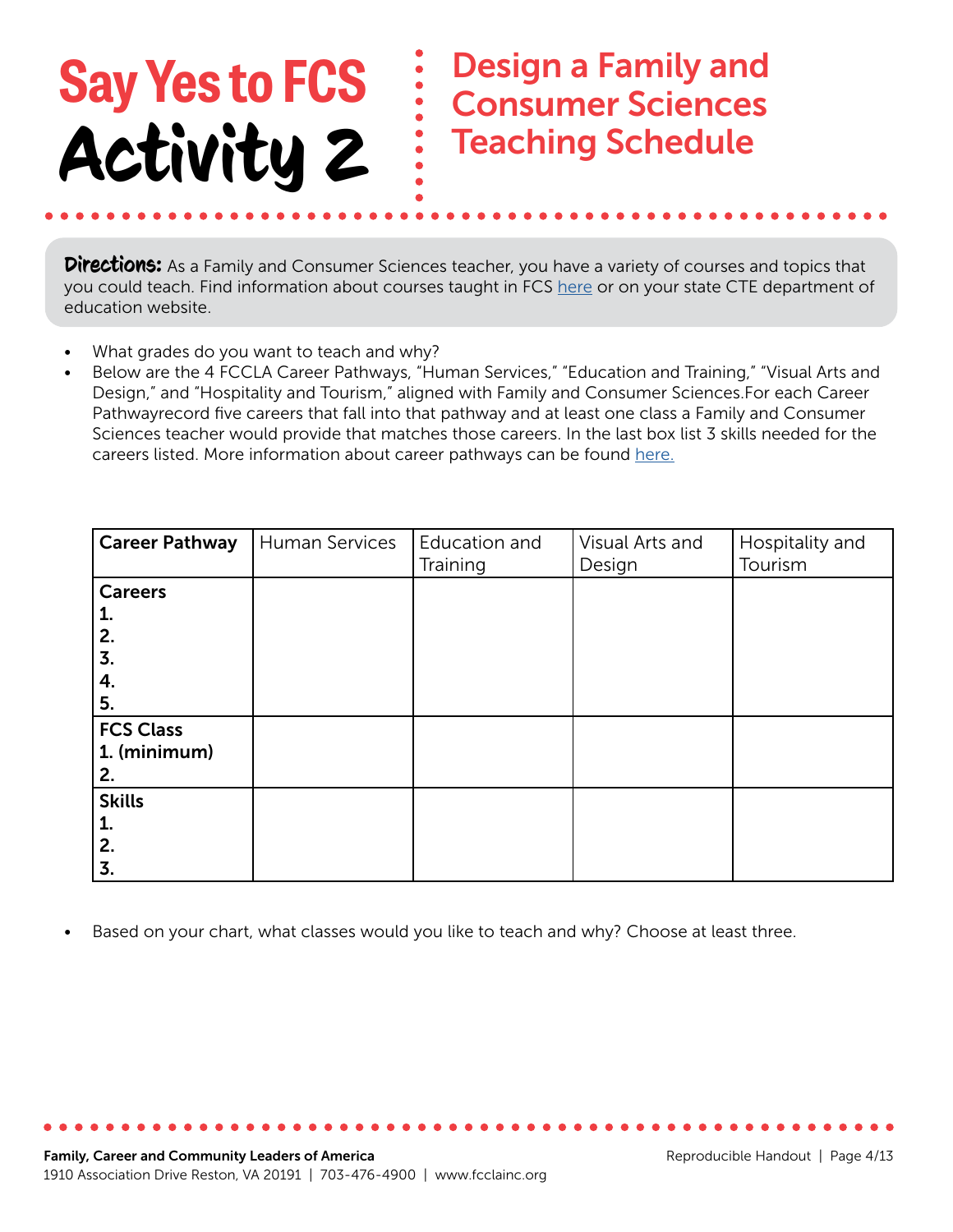### Design a Family and Consumer Sciences Classroom

**Directions:** You now get to design your ideal FCS classroom! Based on the courses you identified in the Design a Family and Consumer Sciences Teaching Schedule activity and using information found [here,](https://www.fcsed.net/recruit/recruit-career-info) and design your ideal classroom on the graph paper template provided, or on your own graph paper. You can find design elements and symbol information using the resources below:

- <http://www.houseplanshelper.com/floor-plan-symbols.html>
- <https://www.conceptdraw.com/examples/plan-of-classroom-using-symbols>

You must also complete this using an online floor planning design program. Here are a few free options:

- <https://floorplanner.com/>
- <https://www.smartdraw.com/floor-plan/floor-plan-designer.htm>
- [https://www.homestyler.com/](https://www.homestyler.com/ )

*\*Note these websites require an account to be created to design a floor plan.*

#### After designing your classroom, answer the qustions below.

#### What classes will you teach in this room?

#### What supplies, equipment, furniture, and/or resources do you need in your classroom to teach your classes?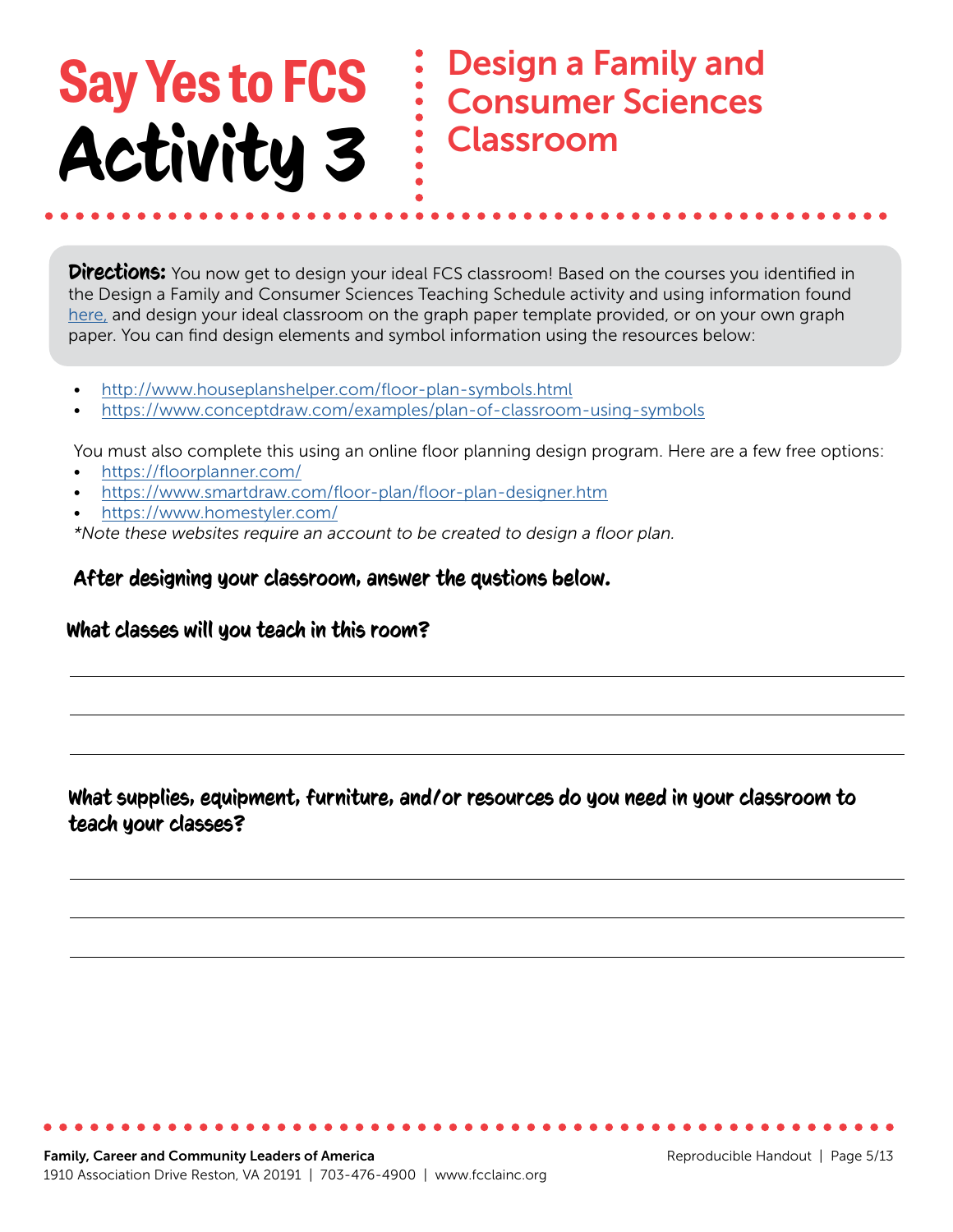Design a Family and Consumer Sciences Professional

**Directions:** If you're interested in Family and Consumer Sciences, know that being a Family and Consumer Sciences teacher is not the only professional option you have! For each item on the worksheet, research and record what it would look like if you were a FCS professional.

#### What field do you work in?

Learn more about FCS and careers here: <https://www.aafcs.org/careers/all-careers/fcs> Job descriptions and duties here:<https://www.bls.gov/ooh> Extension agents here: <https://www.agcareers.com/career-profiles/extension-agent.cfm>

Based on this information, what FCS professional career is most interesting to you and why?

#### What degree will you earn?

List degrees or certifications you will be required to have for an entry-level position for the career you identified. Also include any advanced degrees or certifications you may choose to pursue throughout the life of your profession, or may be required to have in your profession.

#### Where did you get your degree?

Research schools that offer Family and Consumer Science majors [here](https://www.fcsed.net/prepare/prepare-fcsed-programs) and choose one that interests you and offers the field of study of which you are interested.

Select one of the schools listed. Using the pennant template, include the following information:

- Front Side school/University name, location, mascot, and use of school colors for decoration.
- Back Side
	- Admission Requirements and Deadlines
	- Tuition Information
	- Student Life Activities within the FCS program
	- Other Student Life Activities provided at your school you would be interested in.
	- At least 2 other interesting facts about the school.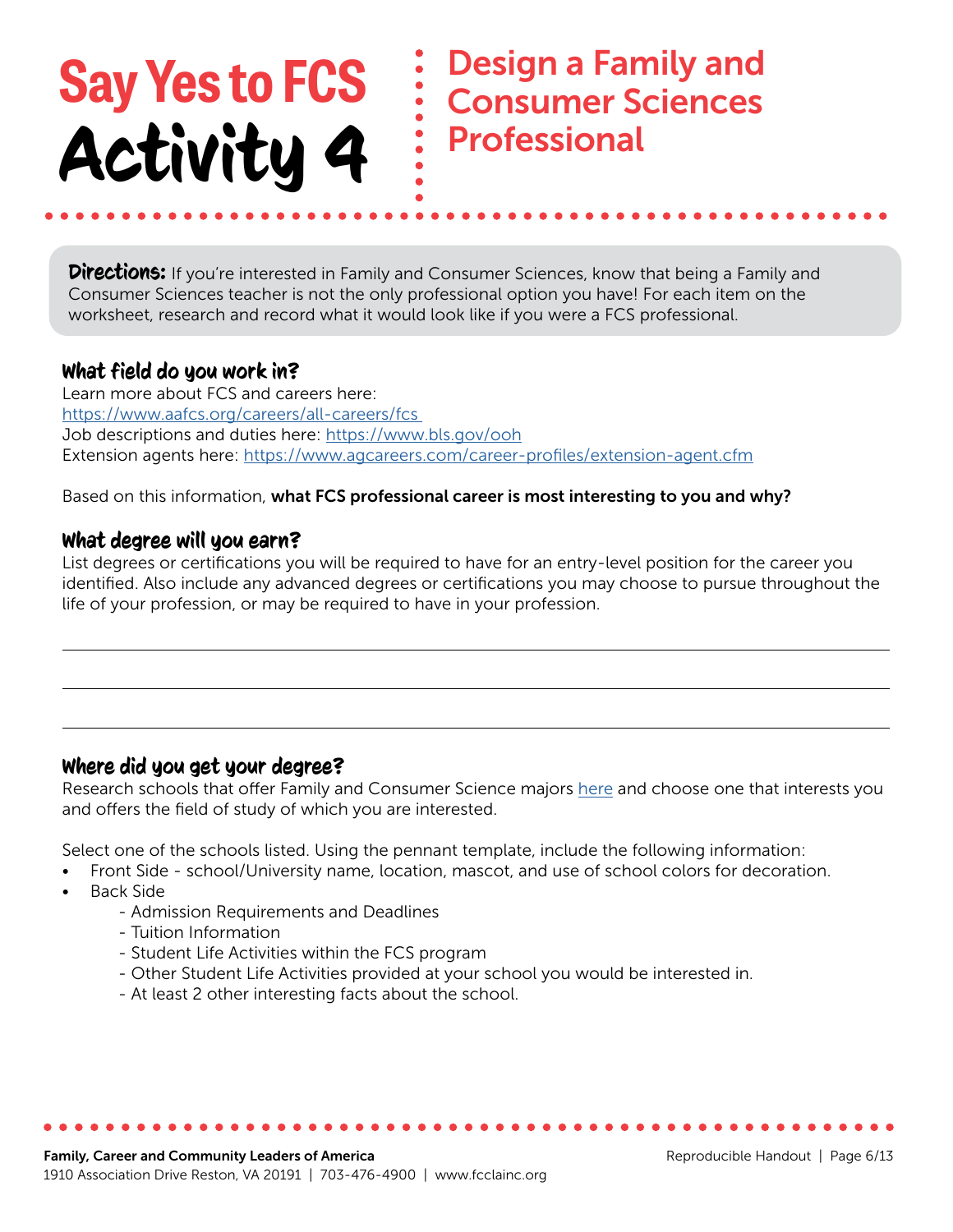Design a Family and Consumer Sciences Professional

#### Where do you work?

Based on your college education, where will you live and what do you do for work? Include specific information including the company name, position(s), and job duties you perform.

#### How much do you make?

Record your starting salary information here (found in career links above). Also include related information on how you can be promoted througout your career, and what your median and maximum salary could be.

#### What do you wear?

Using information, you provided above, design three (3) outfits you would wear in your profession. Illustrate and color your wardrobe using the croquis template worksheet and describe why you chose these outfits.

#### What skills do you have?

Design your professional skill set. Consider the skills you feel make a successful FCS professional and illustrate them in word bubbles around the three (3) outfits you illustrated. Identify at least 6 skills a Family and Consumer Sciences professional would need in the career you chose.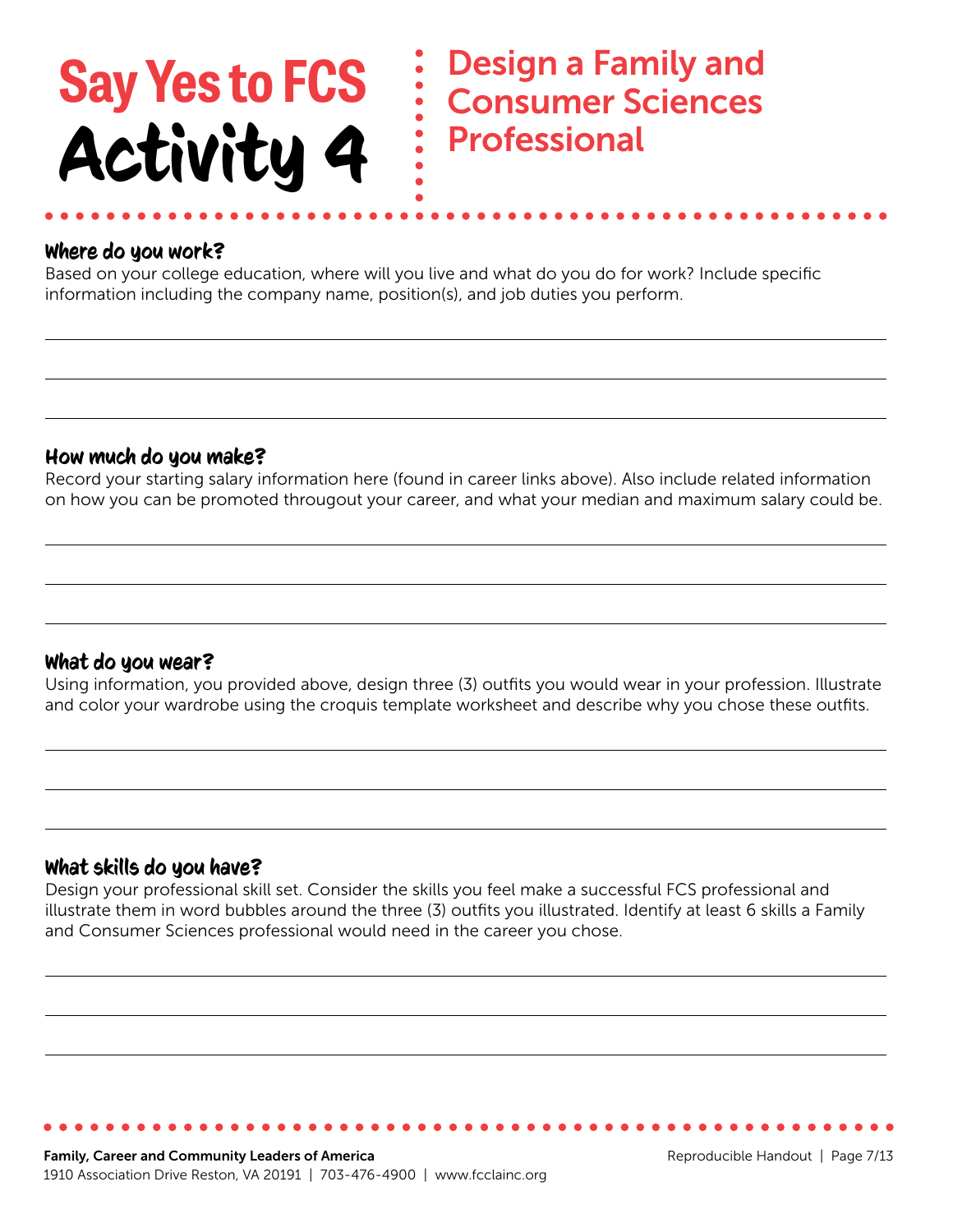# **Say Yes to FCS** Template

### Croquis Template

**Directions:** Use this template to complete the "What do you wear?" sections of the Designing a Family and Consumer Sciences Teacher and Designing a Family and Consumer Sciences Professional worksheets.

Create your own croquis using this complete [step-by-step instruction guide](https://www.amikosimonetti.com/life/drawing-the-fashion-figure-with-9-heads-proportion-part-1)

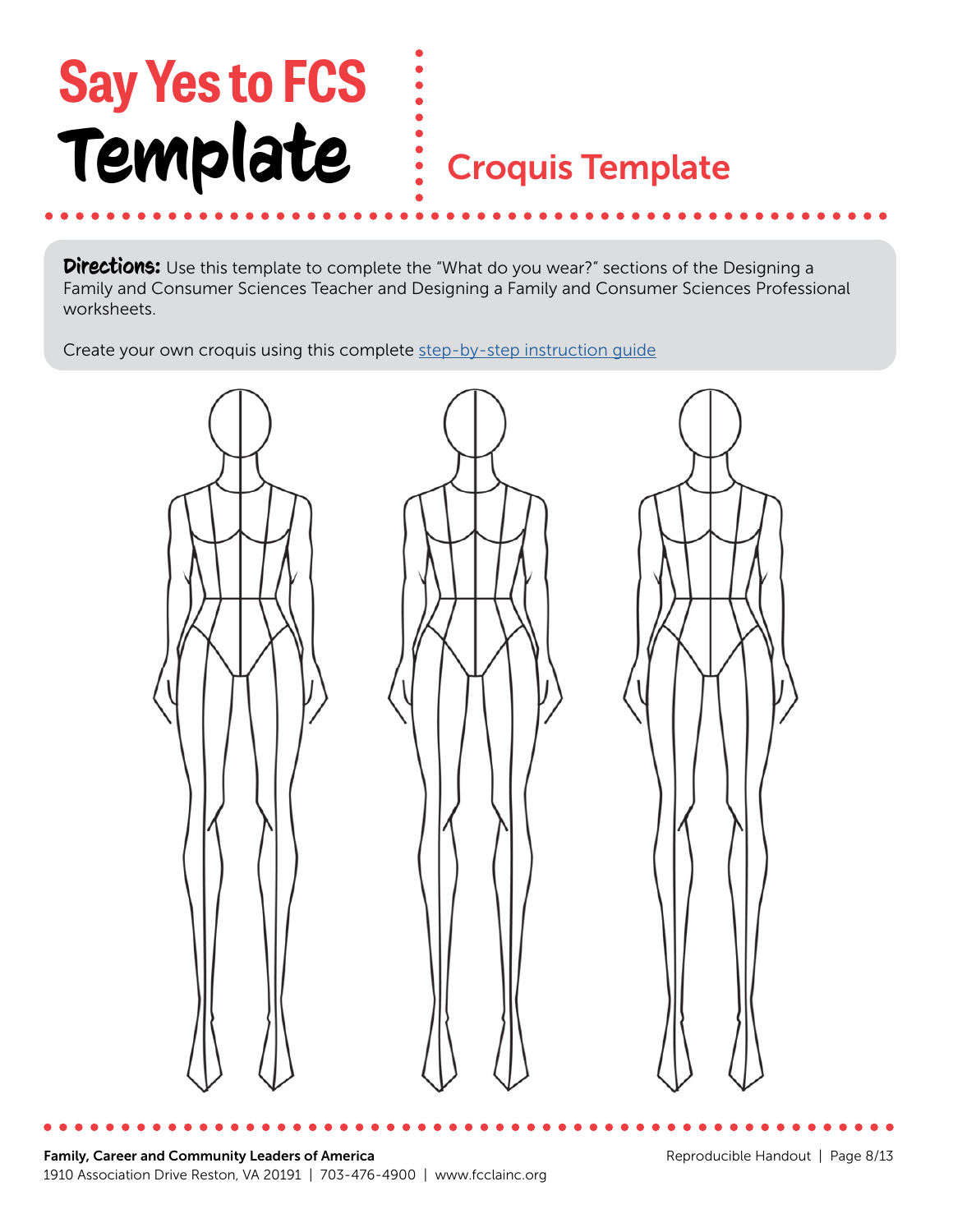# **Say Yes to FCS** Template

Design a Family and Consumer Sciences Classroom Graph Paper **Template** 

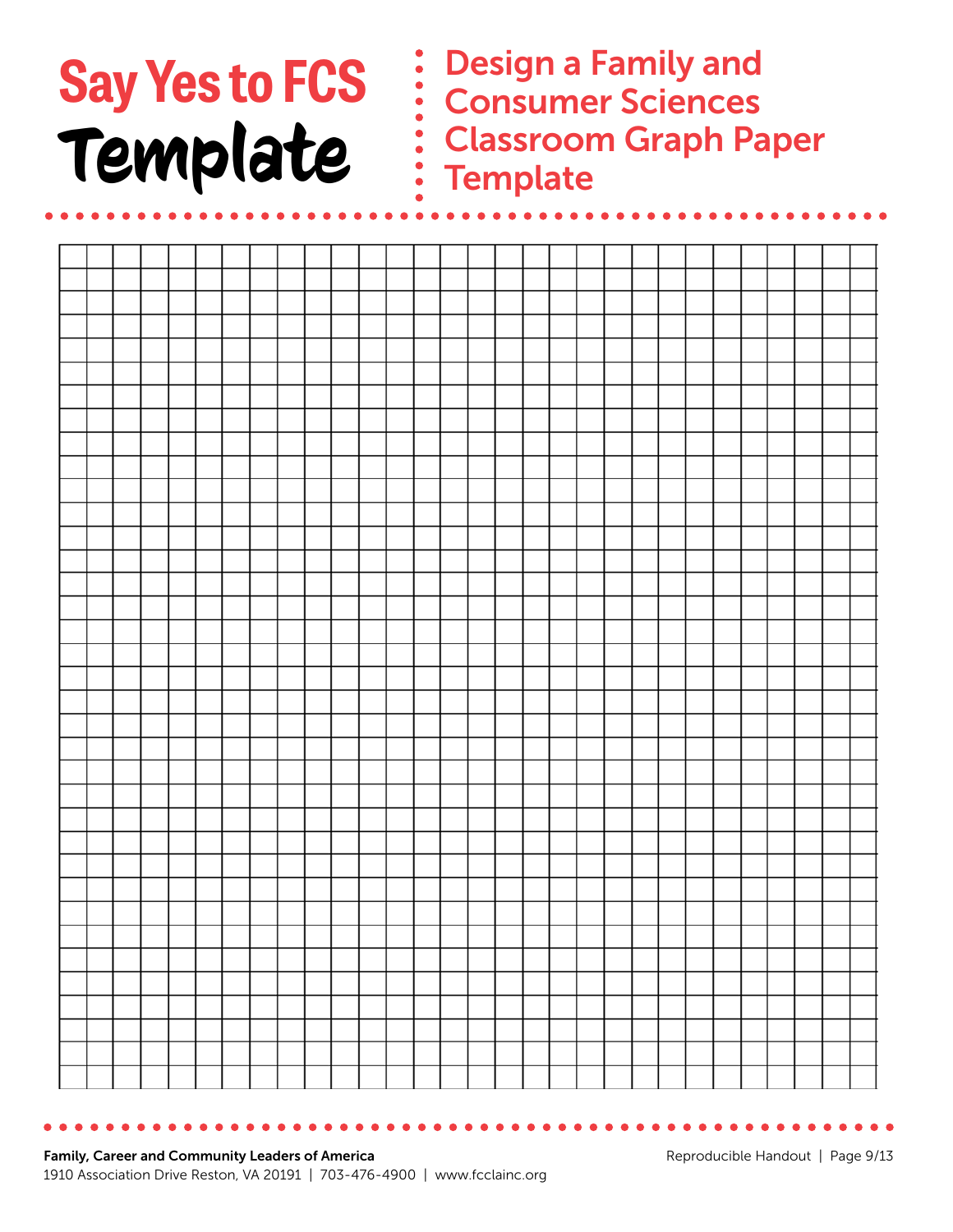## **Say Yes to FCS** Rubric

Design a Family and Consumer Sciences Career Point Tracker

| Item                                                                                                                                                     | <b>Possible</b> | Point(s)<br><b>Earned</b> |  |  |
|----------------------------------------------------------------------------------------------------------------------------------------------------------|-----------------|---------------------------|--|--|
| Point(s)<br><b>Design a Family and Consumer Sciences Teacher</b>                                                                                         |                 |                           |  |  |
| All sections of the sheet are complete                                                                                                                   | $\overline{7}$  |                           |  |  |
| Effort of thoughtful reflection and research is evident.                                                                                                 | 5               |                           |  |  |
| Where did you get your degree? Pennant: All required FRONT<br>information is provided.                                                                   | 10              |                           |  |  |
| Where did you get your degree? Pennant: All required BACK<br>information is provided.                                                                    | 10              |                           |  |  |
| Where did you get your degree? Pennant: Information is<br>organized with a creative and appealing design.                                                | 5               |                           |  |  |
| What to Wear: 3 completed fashion designs with detail and in<br>color.                                                                                   | 15              |                           |  |  |
| What to Wear: Description of why each outfit was selected.                                                                                               | 6               |                           |  |  |
| Skills: At least 6 skills identified.                                                                                                                    | 6               |                           |  |  |
| FCCLA Integration: 3 programs/activities identified with a clear<br>understanding of how they could be integrated in the FCS<br>classroom.               | 6               |                           |  |  |
| Your Chapter: Bulletin board is creative and includes information<br>about FCCLA and membership campaign details.                                        | 10              |                           |  |  |
| State and National Conferences: Fundraising plan includes a<br>reason for fundraising, a SMART fundraising goal, and detailed<br>plan to reach the goal. | 15              |                           |  |  |
| Design a Family and Consumer Sciences Teacher total points:                                                                                              | 90              |                           |  |  |
| <b>Design a Family and Consumer Sciences Teaching</b><br><b>Schedule</b>                                                                                 |                 |                           |  |  |
| All sections of the worksheet are completed.                                                                                                             | 5               |                           |  |  |
| Effort of thoughtful reflection and research is evident.                                                                                                 | 5               |                           |  |  |
| At least 5 careers are listed per FCCLA Career Pathway                                                                                                   | 20              |                           |  |  |
| At least 1 FCS Class is listed per FCCLA Career Pathway                                                                                                  | 4               |                           |  |  |
| At least 3 skills needed is listed per FCCLA Career Pathway                                                                                              | 12              |                           |  |  |
| Design a Family and Consumer Sciences Teaching Schedule<br>total points:                                                                                 | 46              |                           |  |  |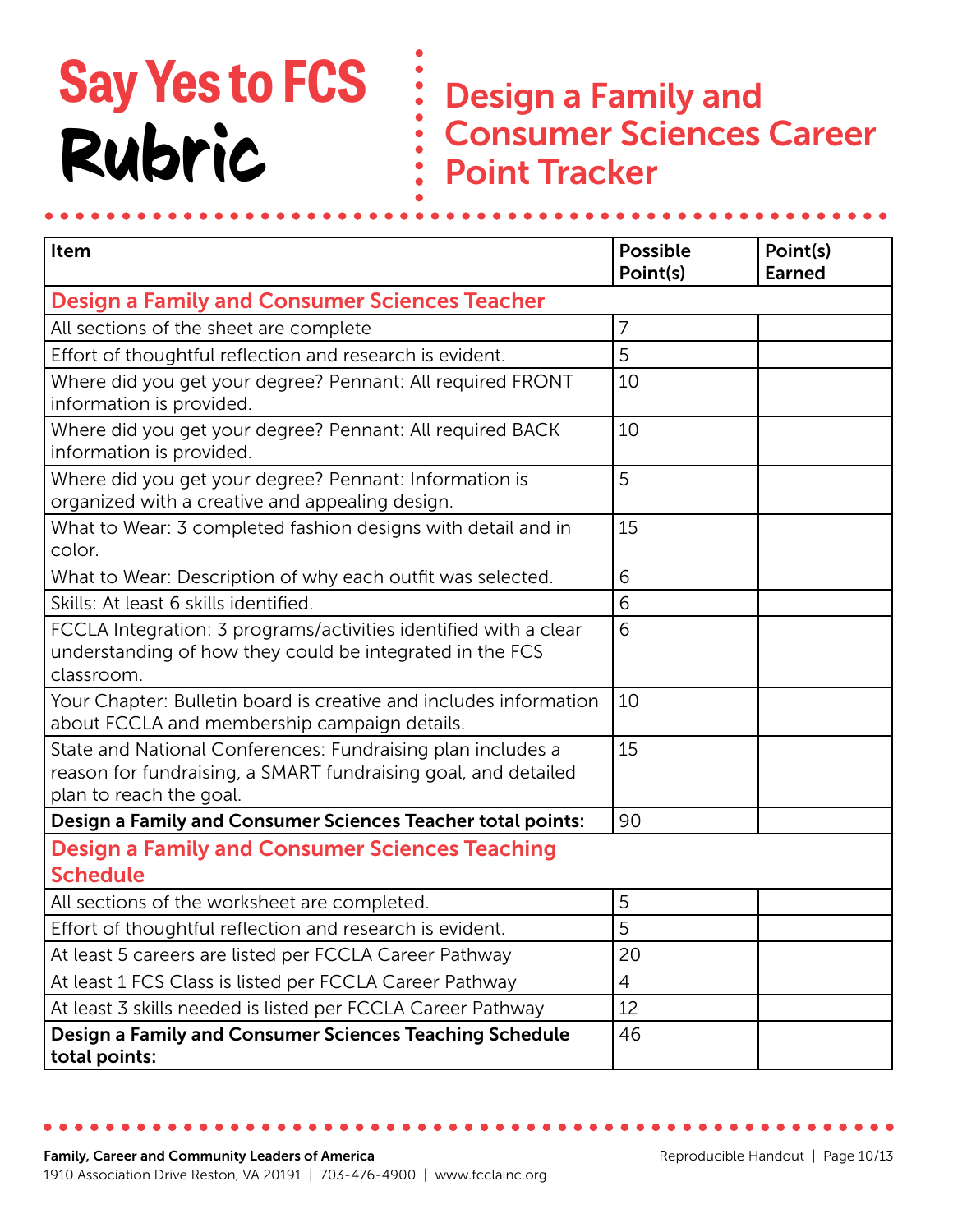## **Say Yes to FCS** Rubric

Design a Family and Consumer Sciences Career Point Tracker

| Item                                                                                                           | <b>Possible</b> | Point(s)      |  |  |
|----------------------------------------------------------------------------------------------------------------|-----------------|---------------|--|--|
|                                                                                                                | Point(s)        | <b>Earned</b> |  |  |
| <b>Design a Family and Consumer Sciences Classroom</b>                                                         |                 |               |  |  |
| Floor plan is creative and thoughtful.                                                                         | 5               |               |  |  |
| Floor plan scale is provided.                                                                                  | 5               |               |  |  |
| Proper symbols are used to identify furniture, windows, doors,<br>electrical outlets, etc.                     | 5               |               |  |  |
| Furniture arrangement allows for functional flow throughout the<br>space.                                      | 5               |               |  |  |
| Furniture arrangement allows for functional amount of space<br>between items for ease to move around the room. | 5               |               |  |  |
| Floor plan design is appropriate for the classes listed to use the<br>space.                                   | 5               |               |  |  |
| A complete list of supplies, equipment, furniture and/or<br>resources are provided.                            | 5               |               |  |  |
| Design a Family and Consumer Sciences Classroom total<br>points:                                               | 35              |               |  |  |
| <b>Design a Family and Consumer Science Professional</b>                                                       |                 |               |  |  |
| All sections of the sheet are complete.                                                                        | 8               |               |  |  |
| Effort of thoughtful reflection and research is evident.                                                       | 5               |               |  |  |
| Where did you get your degree? Pennant: All required FRONT<br>information is provided.                         | 5               |               |  |  |
| Where did you get your degree? Pennant: All required BACK<br>information is provided.                          | 10              |               |  |  |
| Where did you get your degree? Pennant: Information is<br>organzied with a creative and appealing design.      | 5               |               |  |  |
| What to Wear: 3 completed fashion designs with detail and in<br>color.                                         | 15              |               |  |  |
| What to Wear: Descritpion of why each outfit was selected.                                                     | 6               |               |  |  |
| Skills: at least 6 skills identified                                                                           | 6               |               |  |  |
| Design a Family and Consumer Sciences Professional total<br>points:                                            | 60              |               |  |  |
| <b>Design a Family and Consumer Sciences Lesson total</b><br>points:                                           | 231             |               |  |  |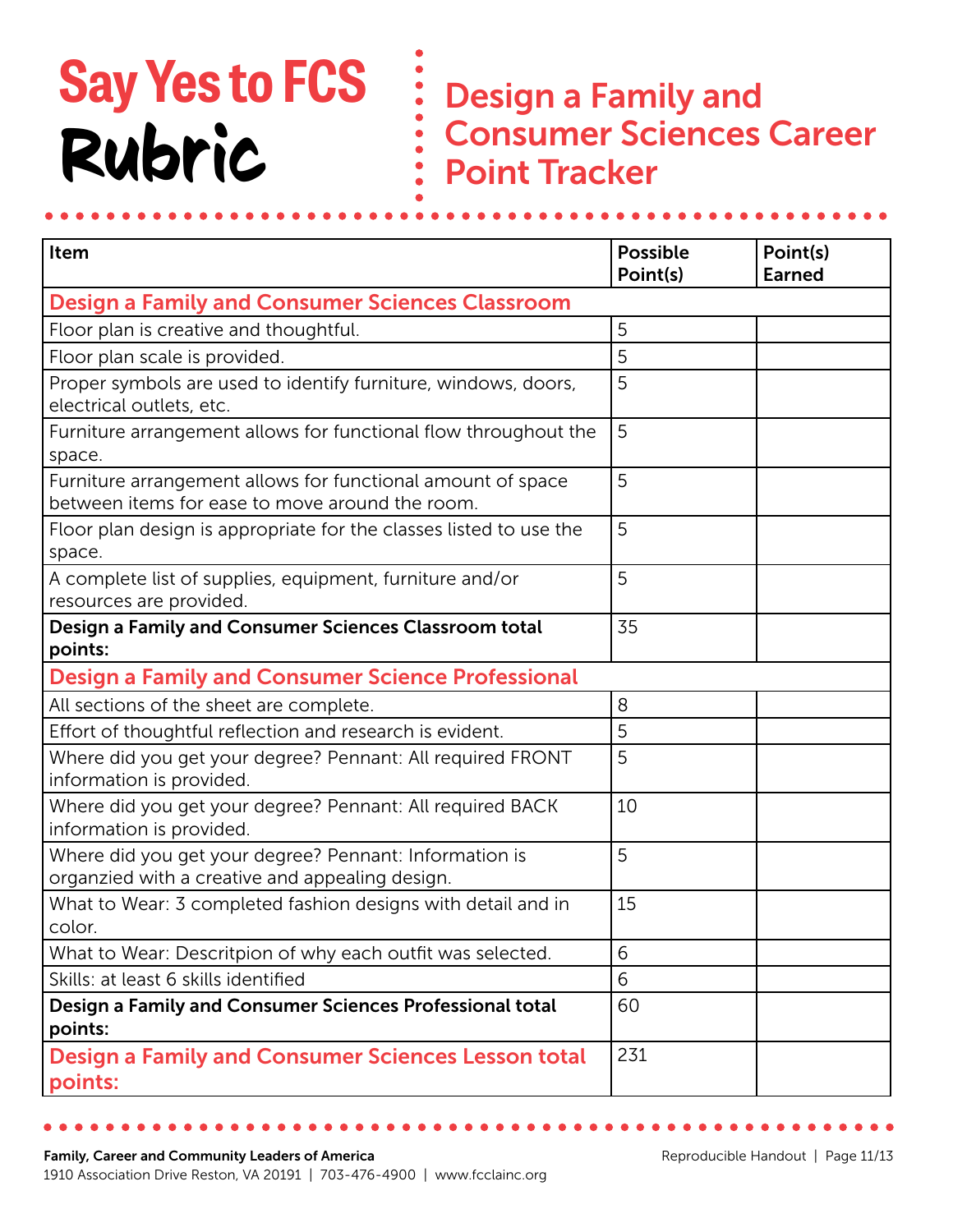## **Say Yes to FCS** Template

 $\begin{array}{c} \frac{1}{2} \\ \vdots \\ \frac{1}{2} \end{array}$  Bulletin Board Template